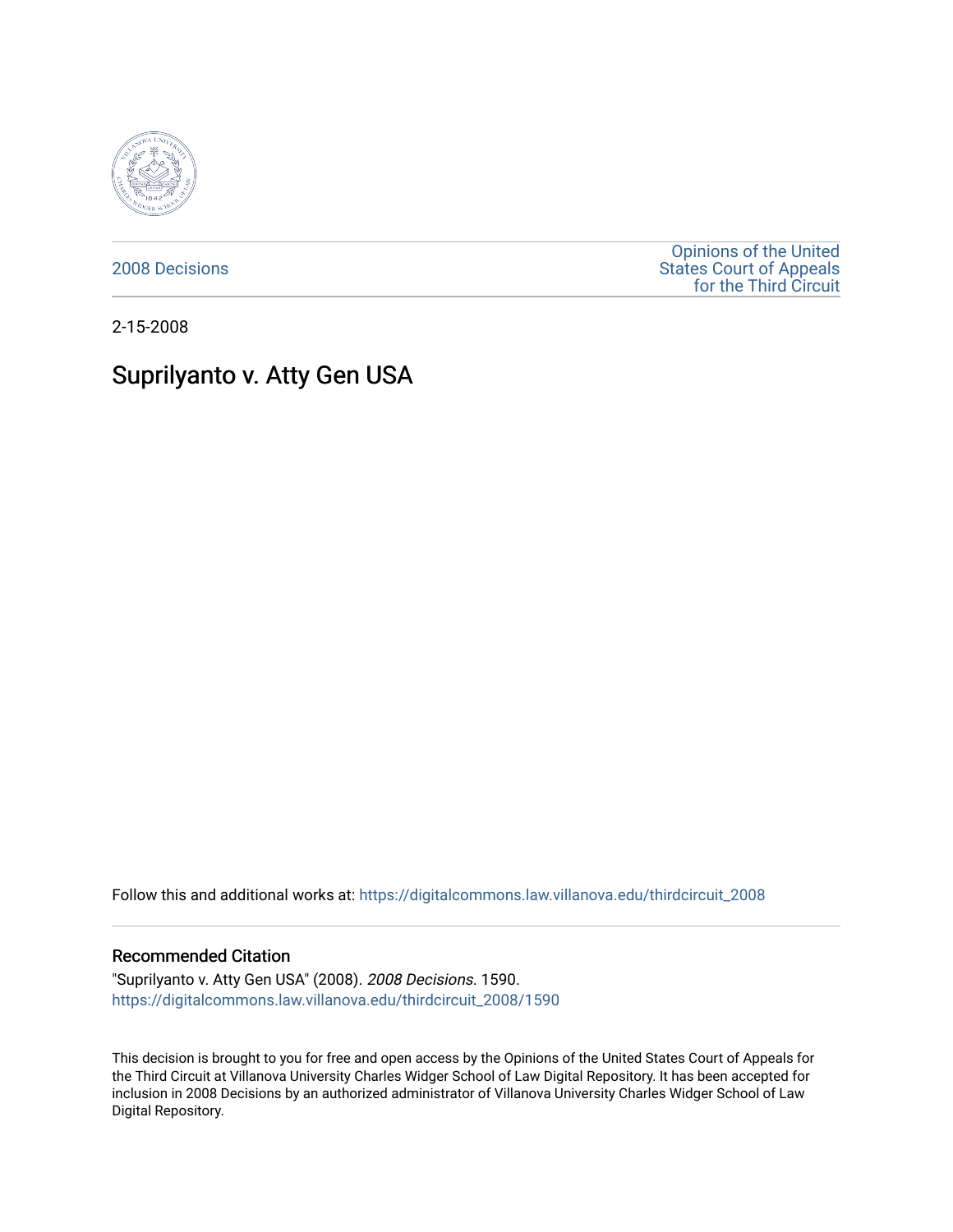## UNITED STATES COURT OF APPEALS FOR THE THIRD CIRCUIT

 $\overline{a}$ 

 $\overline{a}$ 

## No. 06-4133

## SUPRILYANTO, FNU, Petitioner

v.

## ATTORNEY GENERAL OF THE UNITED STATES; SECRETARY OF DEPARTMENT OF HOMELAND SECURITY, Respondents

 $\overline{a}$ 

On Petition for Review of an Order of the Board of Immigration Appeals (No. A96-253-205) Immigration Judge: Hon. Charles M. Honeyman

Submitted Under Third Circuit LAR 34.1(a) February 11, 2008

 $\overline{a}$ 

Before: SLOVITER, SMITH, and STAPLETON, Circuit Judges

(Filed February 15, 2008)

OPINION

l

 $\overline{\phantom{a}}$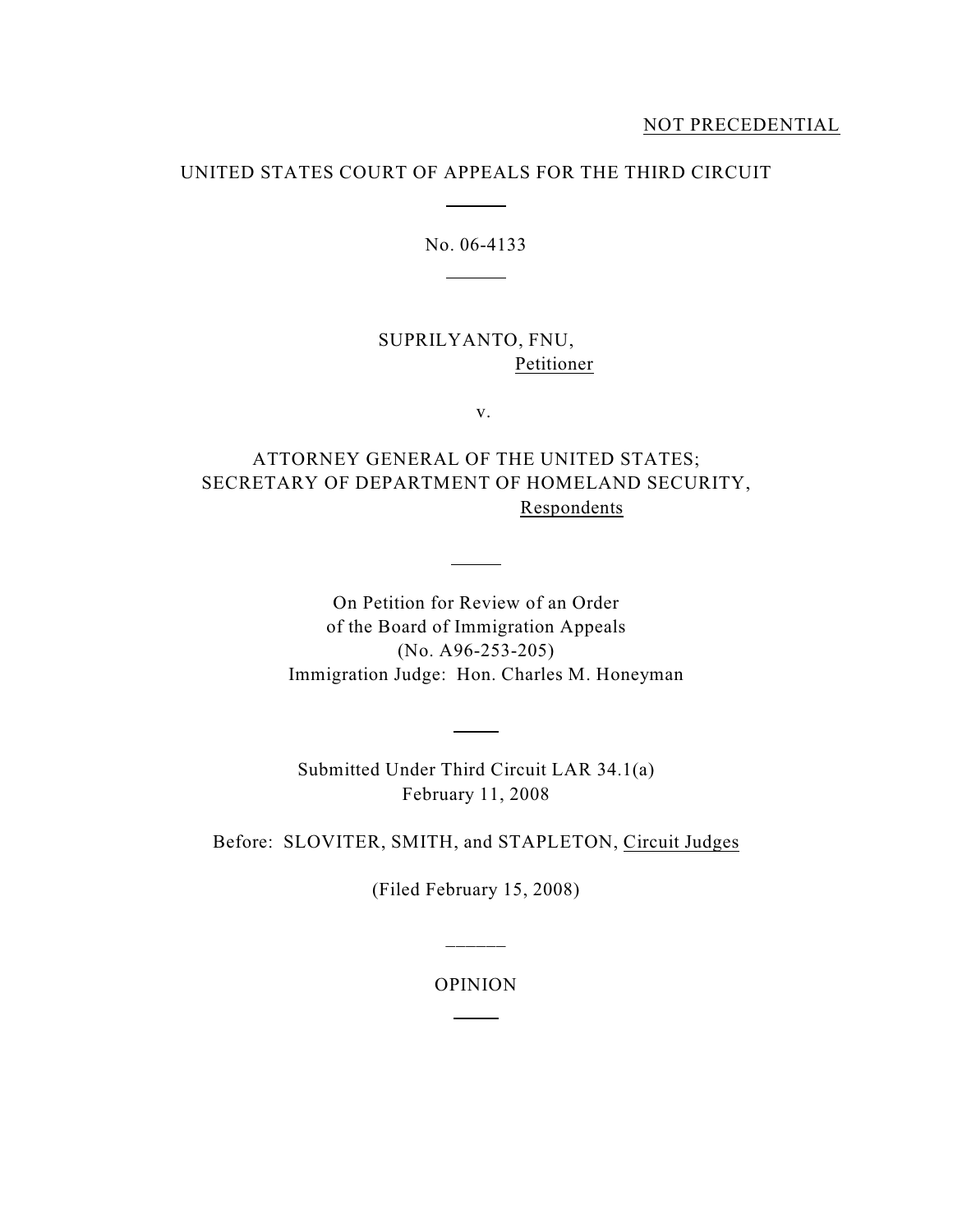#### SLOVITER, Circuit Judge.

Fnu Suprilyanto petitions for review of an order of the Board of Immigration Appeals ("BIA") denying his motion to reopen his immigration proceedings. We will deny the petition for review.

**I.**

Suprilyanto is a native and citizen of Indonesia and an ethnic Chinese Christian. He entered the United States on or about November 26, 1996 pursuant to a temporary non-immigrant visa, but overstayed his authorization to remain temporarily in the United States. Over six years later, he applied for asylum, withholding of removal, and protection under the Convention Against Torture ("CAT").

At the evidentiary hearing before the Immigration Judge ("IJ"), Suprilyanto testified about several incidents of verbal insults and one incident where he was punched and slapped around, which he claimed was because he was a Chinese Christian. He also recalled one occasion where rocks were thrown at the house in which he was living with his brother by people who yelled "Chinese, Chinese." A.R. at 102. He and his brother moved about thirty minutes away, where they did not have further problems other than in processing documents such as a national ID card.

The IJ found that Suprilyanto's request for asylum was untimely and that he had not demonstrated changed or extraordinary circumstances that excused the delay. See 8 C.F.R. § 1208.4(a). The IJ also found that Suprilyanto failed to establish past persecution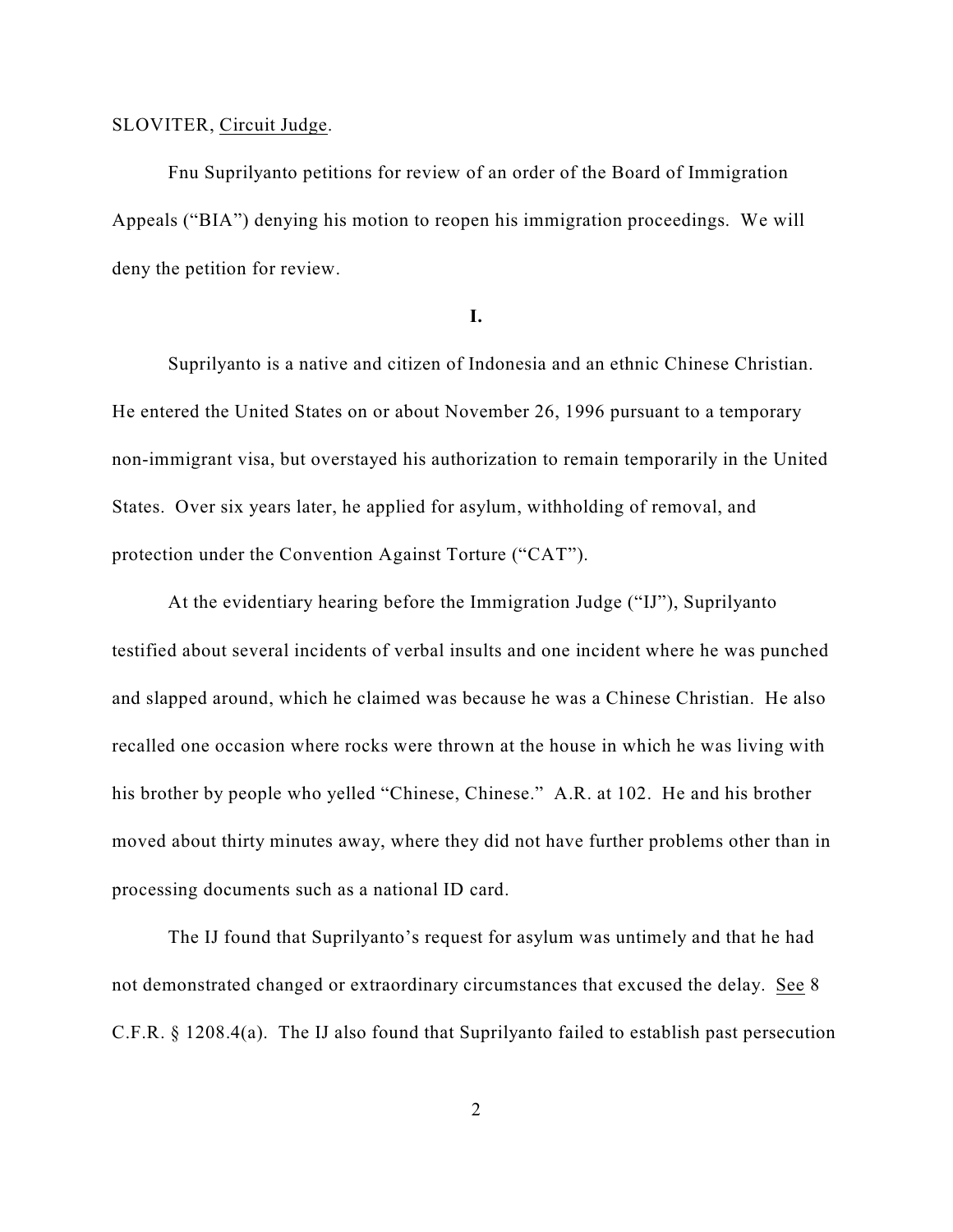or a well-founded fear of future persecution were he to return to Indonesia. Further, the IJ concluded that Suprilyanto did not qualify for CAT protection. However, the IJ granted Suprilyanto's request for voluntary departure. The BIA adopted and affirmed the IJ's decision.

The BIA subsequently denied Suprilyanto's motion to reopen his proceedings because, construing it partly as a motion to reconsider, it was untimely under 8 C.F.R. § 1003.2(b)(2), and because none of the evidence showed changed country conditions that would affect his eligibility for asylum. Suprilyanto appeals this denial. We review the BIA's denial of a motion to reopen for abuse of discretion. Sevoian v. Ashcroft, 290 F.3d 166, 170 (3d Cir. 2002).

## **II.**

We lack jurisdiction to review the finding that Suprilyanto's asylum petition was time-barred because it does not present a constitutional claim or a question of law. See Sukwanputra v. Gonzales, 434 F.3d 627, 633-34 (3d Cir. 2006) (citing 8 U.S.C. §§  $1158(a)(3)$ ,  $1252(a)(2)(D)$ ). The fact that Suprilyanto filed a motion to reopen does not change the result. See Mehilli v. Gonzales, 433 F.3d 86, 92 (1st Cir. 2005).

Suprilyanto argues that the BIA's denial of his motion to reopen was "contrary to law," because the BIA failed to consider Sukwanputra, 434 F.3d at 637, a case which this court remanded because the IJ had failed to address whether a pattern or practice of persecution existed in Indonesia. This argument is without merit because in this case the

3